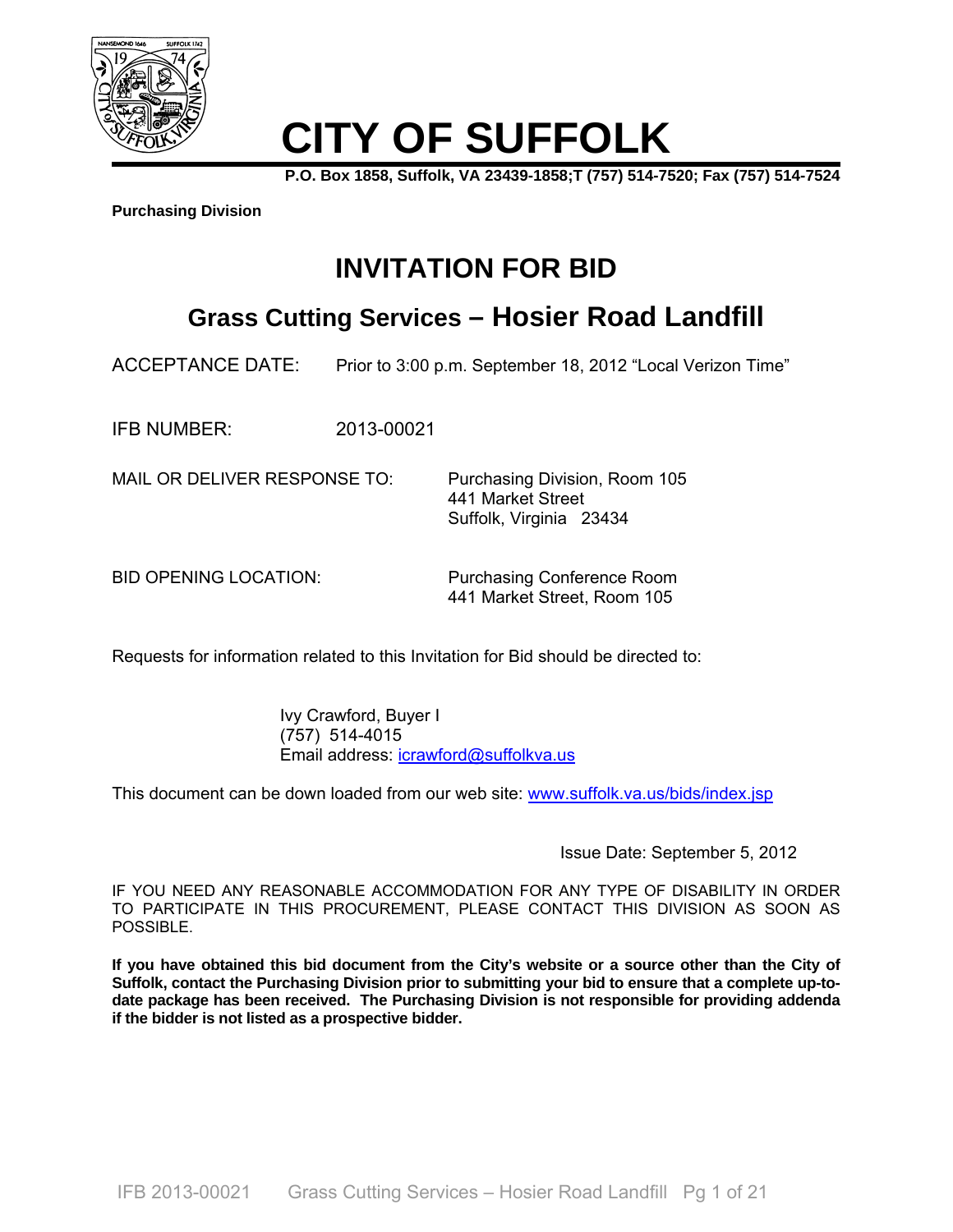# **INVITATION FOR BID**

# **GRASS CUTTING SERVICES – Hosier Road Landfill**

# **SECTION/TITLE**

BID PRICING FORM AND OTHER FORMS TO BE EXECUTED BY THE BIDDER

Prepared By: <u>Ivy Crawford, VCA</u> Contained Date: September 5, 2012 **Buyer I**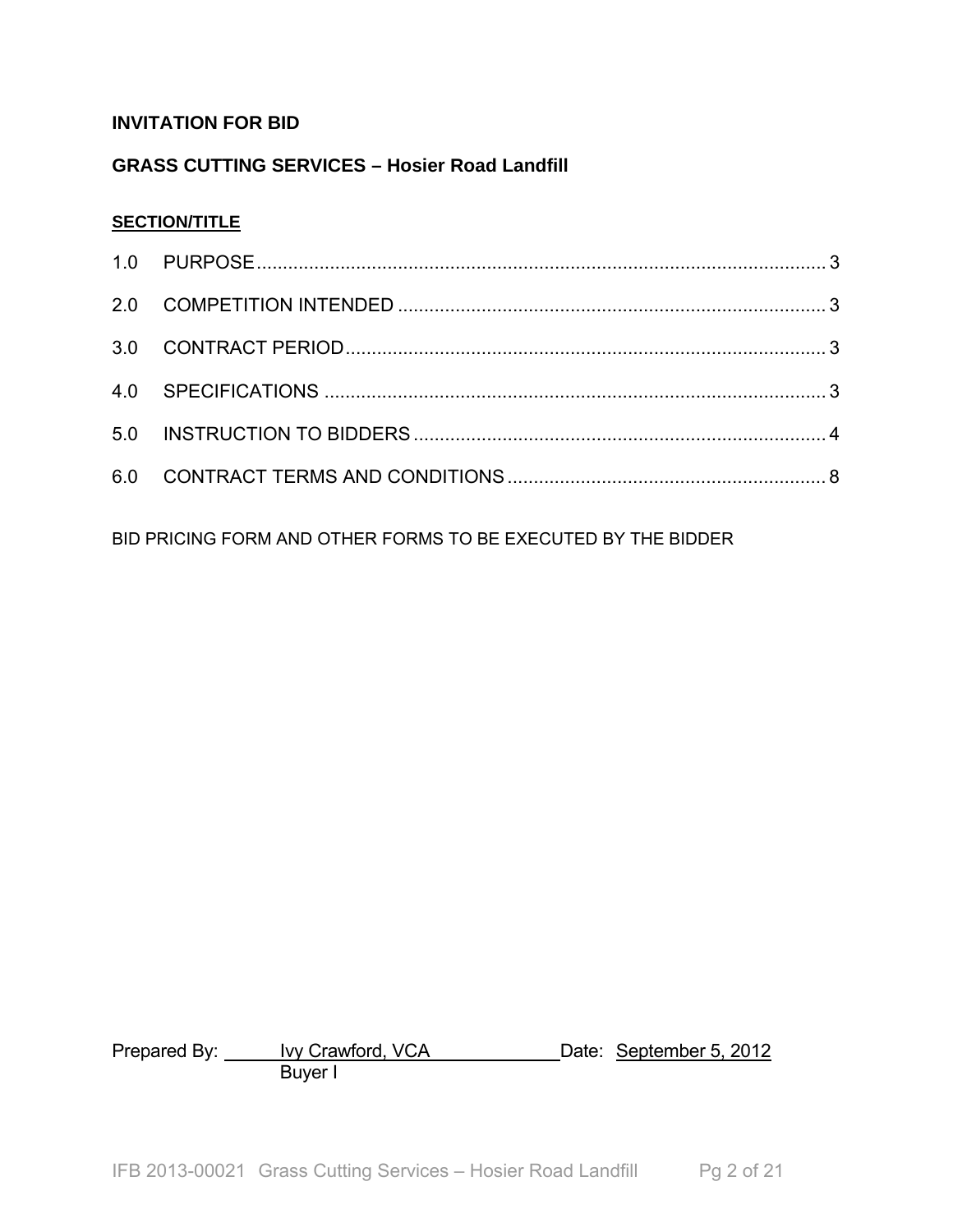# **GRASS CUTTING SERVICES – Hosier Road Landfill**

# **1.0 PURPOSE**

The intent of this Invitation for Bid is to hire **one** contractor, to provide all labor, equipment, transportation, and associated insurance required to provide grass cutting services for the department of Public Works at the Hosier Road Landfill site in accordance with all specifications, terms and conditions herein.

# **2.0 COMPETITION INTENDED**

It is the City's intent that this Invitation for Bid (IFB) permits competition. It shall be the bidder's responsibility to advise the Purchasing Agent in writing if any language, requirement, specification, etc., or any combination thereof, inadvertently restricts or limits the requirements stated in this IFB to a single source. Such notification must be received by the Purchasing Agent not later than five (5) days prior to the date set for bids to close.

# **3.0 CONTRACT PERIOD**

The contract shall cover the period from date of award through August 31, 2013.

This contract may be renewed based on the terms and conditions at the expiration of its term by mutual agreement of the contractor and the City. The City reserves the option to renew this agreement for two (2) additional one-year periods.

Notice of intent to renew will be given to the Contractor in writing by the City, normally sixty (60) days before the expiration date of the current contract.

Initial rates and subsequent renewal rates must be guaranteed for a minimum of twelve (12) months. Any increase in rates shall be limited to the lesser of the Consumer Price Index for all Urban Consumers (CPI-U) – Other Goods and Services (unadjusted for the current 12 month period) or 3%. The City does not guarantee any rate increase.

The City may terminate the contract for cause, but the City will document the nature of all complaints, and the Contractor will be given the opportunity to take corrective action. Failure to take corrective actions or excessive (in the sole opinion of the City) complaints will result in cancellation.

# **4.0 SPECIFICATIONS**

Contractor(s) shall provide all labor, materials, transportation, equipment, licenses, permits, etc. necessary to maintain landscaping and acceptable grass height as designated by the Departments of Public Works.

The City does not guarantee any minimum amount of work for the Contractor during the contract period.

The City reserves the right to amend the cutting height requirements, thereby reducing the frequency of cuttings, if required, due to budget restrictions.

Contractor shall complete work on location at one cutting, unless otherwise approved by the City.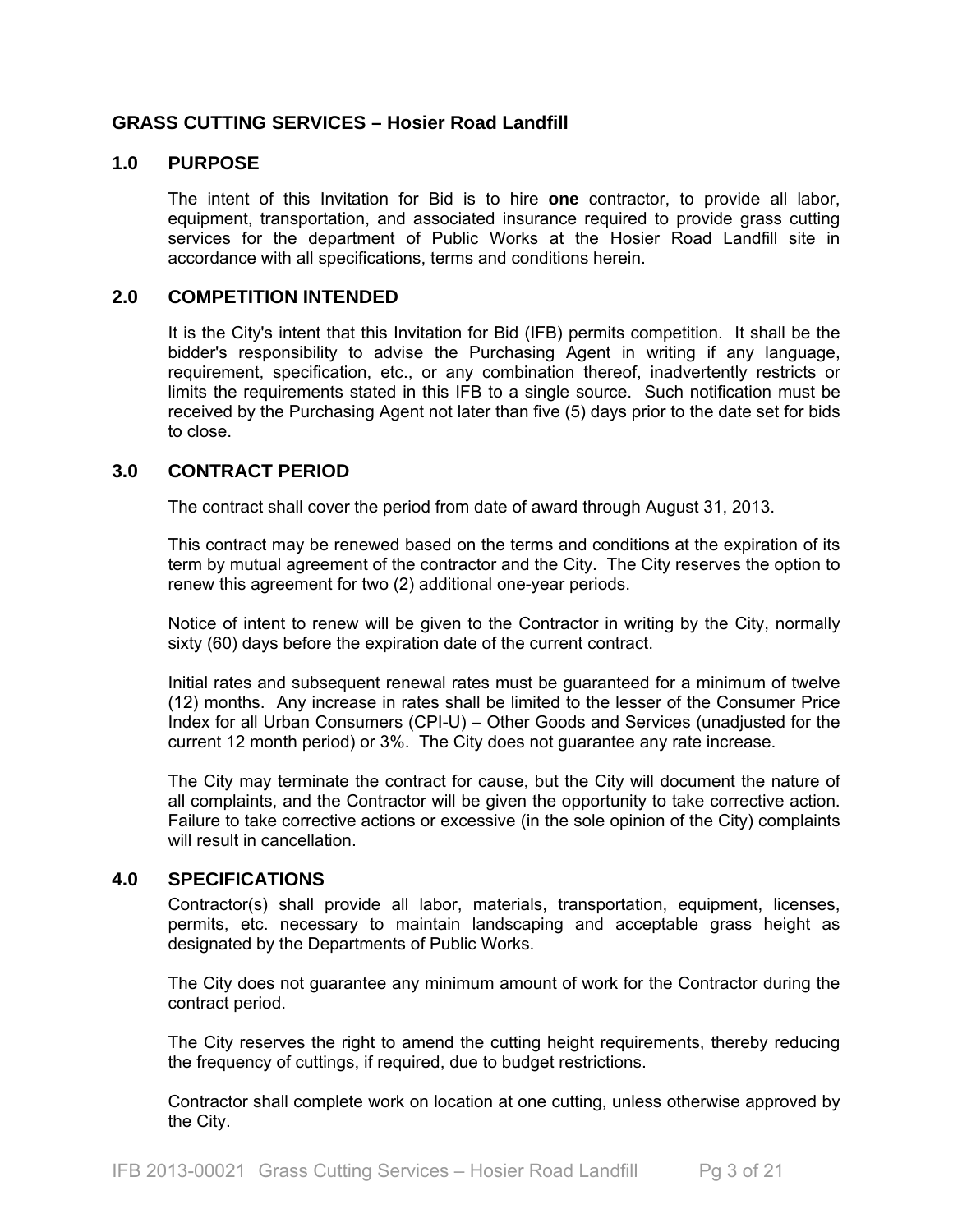Contractor shall use commercial grade OPEI/UL approved equipment maintained in good working condition and appropriately equipped with safety devices. Contractor shall have adequate equipment and manpower necessary to complete the job in the time allotted. Equipment and available manpower must be listed on the BID FORM.

Contractor shall only use equipment with safety guards and shall practice safe operating procedures to properly protect the operator, bystanders and adjacent property from injury/damage. Contractor shall furnish and maintain insurance coverage and shall indemnify and hold harmless the City of Suffolk in substantial accordance with the attached.

# *It shall be the Bidder's responsibility to examine and understand the requirements of the bid documents and visit the job site(s) to familiarize himself with boundaries and/or local conditions that may in any manner affect cost, progress or performance of the work.*

Quote firm price **per cutting** for cutting for the entire designated area at location.

Contractor shall submit monthly bill for the past month's services. The bill shall identify the site, day of the week it was mowed, starting time, and stopping time; weather related delays shall also be noted.

# **4.1 Requirements specific to Hosier Road Landfill Site:**

Contractor shall cut the site in early summer and mid fall. The cut shall be a rough cut at 4" to 6" high. There are approximately 50 acres of grass to be cut per even.

The terrain is varied and there are some side slopes. There is also some thicker brush that will need to be cut and managed.

L J Hansen, Civil Engineer III with Public Works will be the contract person for the City of Suffolk. You can make arrangements to visit the site by calling Mr. Hansen and he will create a list of interested bidders and notify you of when the time and date for the site visit will be done.

L J HANSEN – PUBLIC WORKS – (757) 514-7687

# **5.0 INSTRUCTION TO BIDDERS**

# 5.1 Submission of Bids

Pricing must be submitted on the Invitation for Bid pricing form only; failure to submit a bid on the official City form provided for that purpose shall be a cause for rejection of the bid. Include other information as requested or required. All bids shall be submitted in a sealed envelope and properly identified with the IFB number, IFB name and time and date of opening. The Bid may not be changed by markings on the envelope. Only the amounts indicated on the Bid Form will be considered in determining the final Bid Amount. Bids must be received by the Finance Department/Purchasing Division no later than the time specified on the opening date. *Bids may be mailed to City of Suffolk, Purchasing Division, P.O. Box 1858, Suffolk, VA 23439-1858 or hand delivered to 441 Market*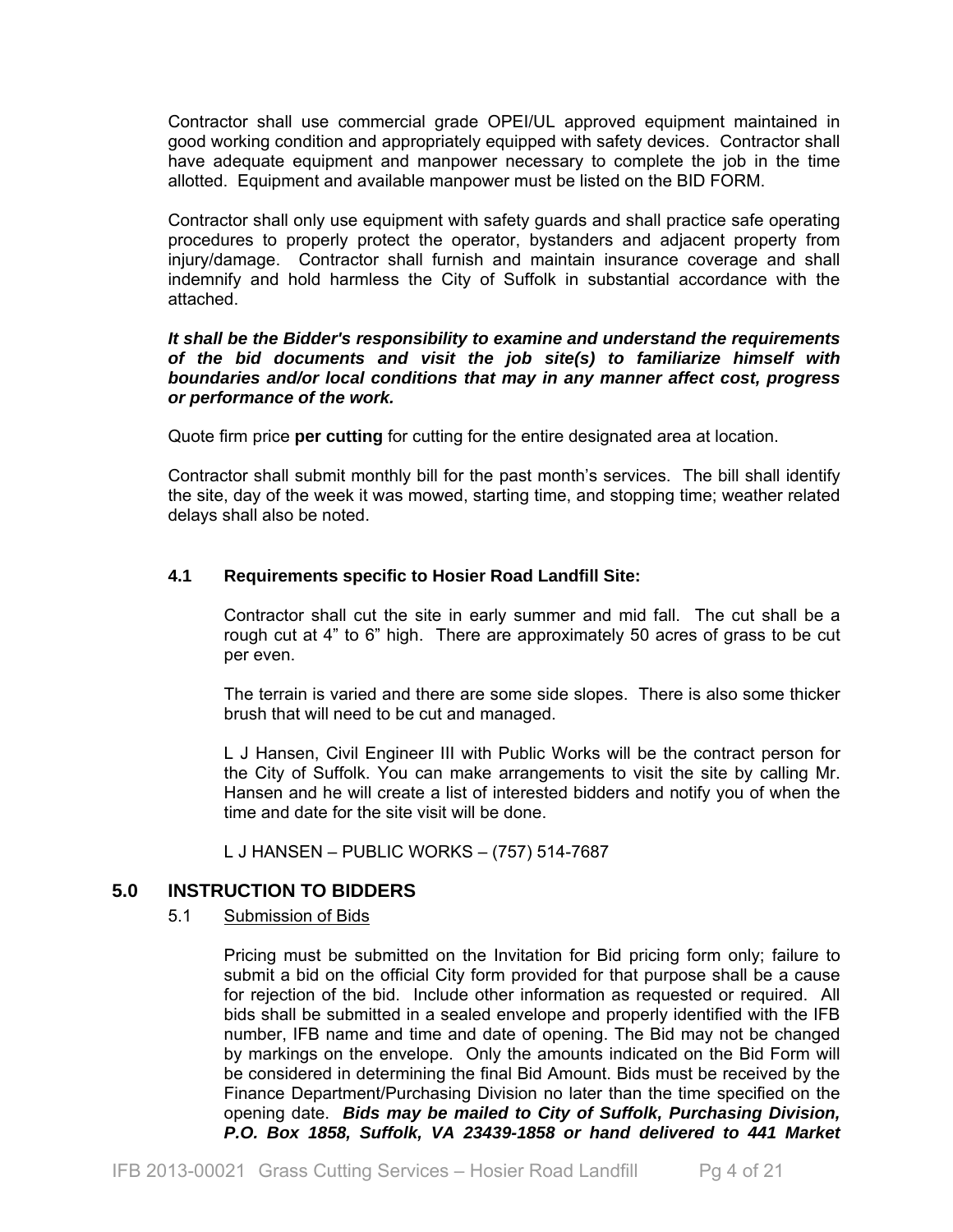*Street, Room 105, Suffolk, Virginia 23434*. Faxed and e-mailed bids shall not be accepted. It is the bidder's responsibility to ensure the bid is received prior to the bid acceptance time.

# 5.2 City Contacts

Questions related to bid submittals should be directed to:

 Ivy Crawford VCA (757) 514-4015 icrawford@suffolkva.us

Ivy Crawford, Buyer I, is the designated authorized spokesperson for the City of Suffolk with respect to this IFB. All questions should be directed to the Buyer's attention. The respondents to this IFB shall not contact, either directly or indirectly, any other employee or agent of the City regarding this IFB. This prohibition shall also extend to the Suffolk City Council and locally elected officials. Any such unauthorized contact may disqualify the bidder from this procurement.

#### 5.3 Firm Pricing

Bid price must be firm for City acceptance for ninety (90) days from bid opening date.

#### 5.4 Pricing to be F.O.B. Destination – Freight Included

Pricing shall be F.O.B. destination-freight included for all competitive bids. F.O.B. Destination-Freight Included shall include all shipping costs to the City location(s) at the unit cost. No additional shipping charges shall be allowed.

#### 5.5 Unit Price

Bid unit price on quantity specified – extend and show total. In case of errors in extension, unit prices shall govern. Bids subject to unlimited price increases will not be considered.

#### 5.6 Contract Quantities

The quantities specified in the Invitation for Bid are estimates only, and are given for the information of bidders and for the purpose of bid evaluation. They do not indicate the actual quantity, which will be ordered, since such volume will depend upon requirements, which develop during the contract period.

Quantities shown shall not be construed to represent any amount which the City shall be obligated to purchase under the contract, or relieve the contractor of his obligation to fill all orders placed by the City.

# **NO BID WILL BE CONSIDERED WHICH STIPULATES THAT THE CITY OF SUFFOLK SHALL GUARANTEE A SPECIFIC AMOUNT OF WORK.**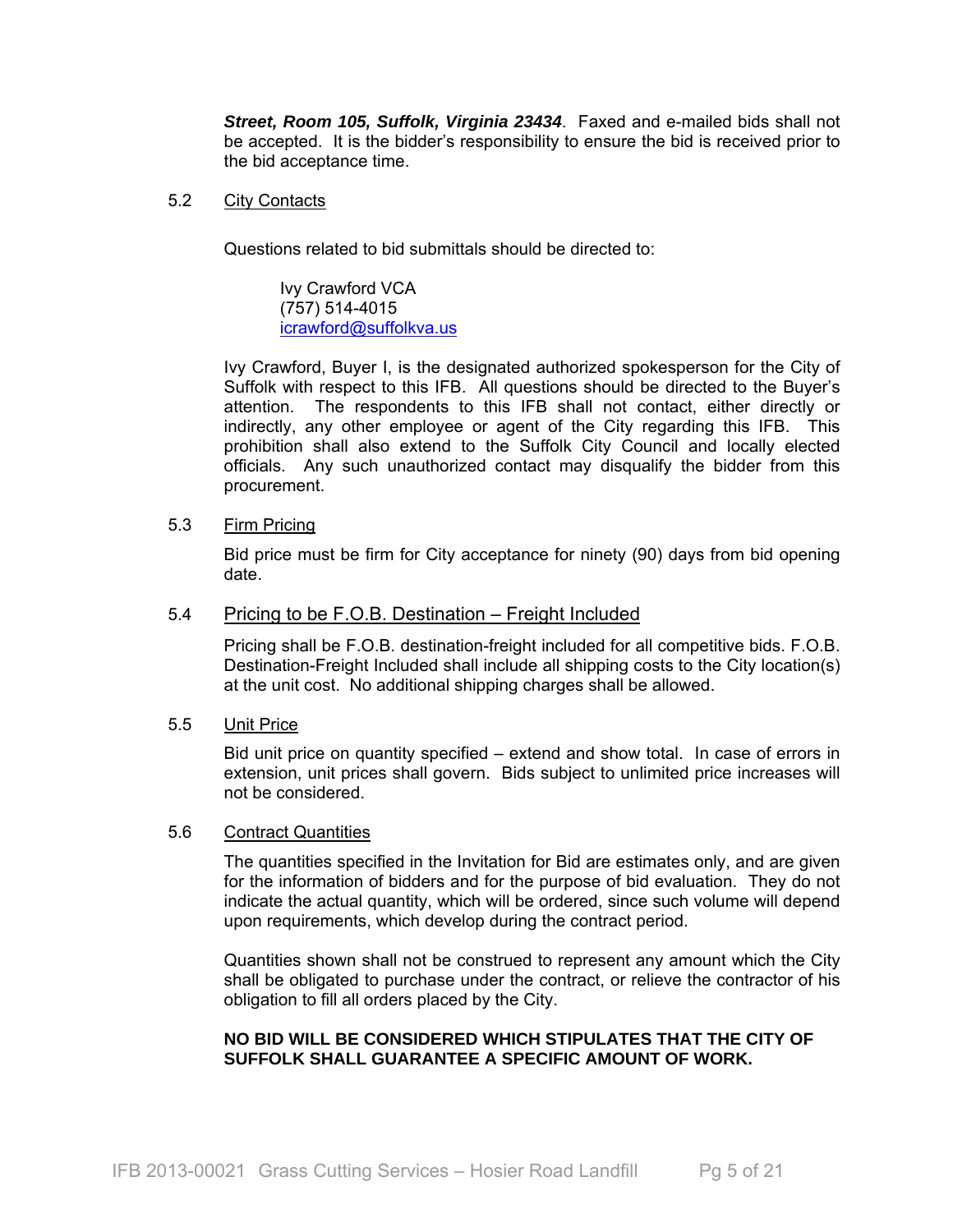# 5.7 Authority to Bind Firm in Contract

Bids must include full legal firm name and address of bidder. Failure to manually sign bid may disqualify it. Person signing bid should show Title or Authority to bind the firm in a Contract.

# 5.8 Withdrawal of Bids

Bids may be withdrawn any time prior to the bid opening. Withdrawal of bids may be accomplished by submitting such request in writing on the issuing company's letterhead either in person or by certified mail. No bids may be withdrawn after the established bid opening date or time, unless the purchaser has extended the opening date.

# 5.9 Rejection of Bid

The City reserves the right to waive any technical errors in bids received and/or to reject any and all bids. Without limiting the generality of the foregoing, any bid which is incomplete, obscure, or irregular may be rejected; any bid failing to comply with all terms and conditions or failing to conform to the specifications may be rejected; any bid having interlineations, erasures, or corrections not appropriately initialed by the bidder may be rejected; and any bid accompanied by an insufficient or irregular bid security may be rejected.

# 5.10 Late Bid

Late bids will be returned to bidder unopened, if opening date and bidder's return address is shown on the container. Late bids shall not be accepted. It is the responsibility of the bidder to ensure the bid is received prior to the bid acceptance time.

# 5.11 Rights of the City

The City reserves the right to accept or reject all or part of any bid, waive any informality and award the contract to the lowest responsive and responsible bidder to best serve the interest of the City.

# 5.12 Use of Contract by Other Public Bodies

Bidders are advised that the resultant contract may be extended, with the authorization of the Bidder, to other public bodies, or public agencies or institutions of the United States to permit their use of the contract at the same prices and/or discounts and terms and conditions of the resulting contract. If any other public body decides to use the final contract, the Contractor shall deal directly with the public body concerning the placement of orders, issuance of the purchase orders, contractual disputes, invoicing and payment. The City of Suffolk acts only as the "Contracting Agent" for these public bodies. Failure to extend a contract to a public body will have no effect on consideration of your bid.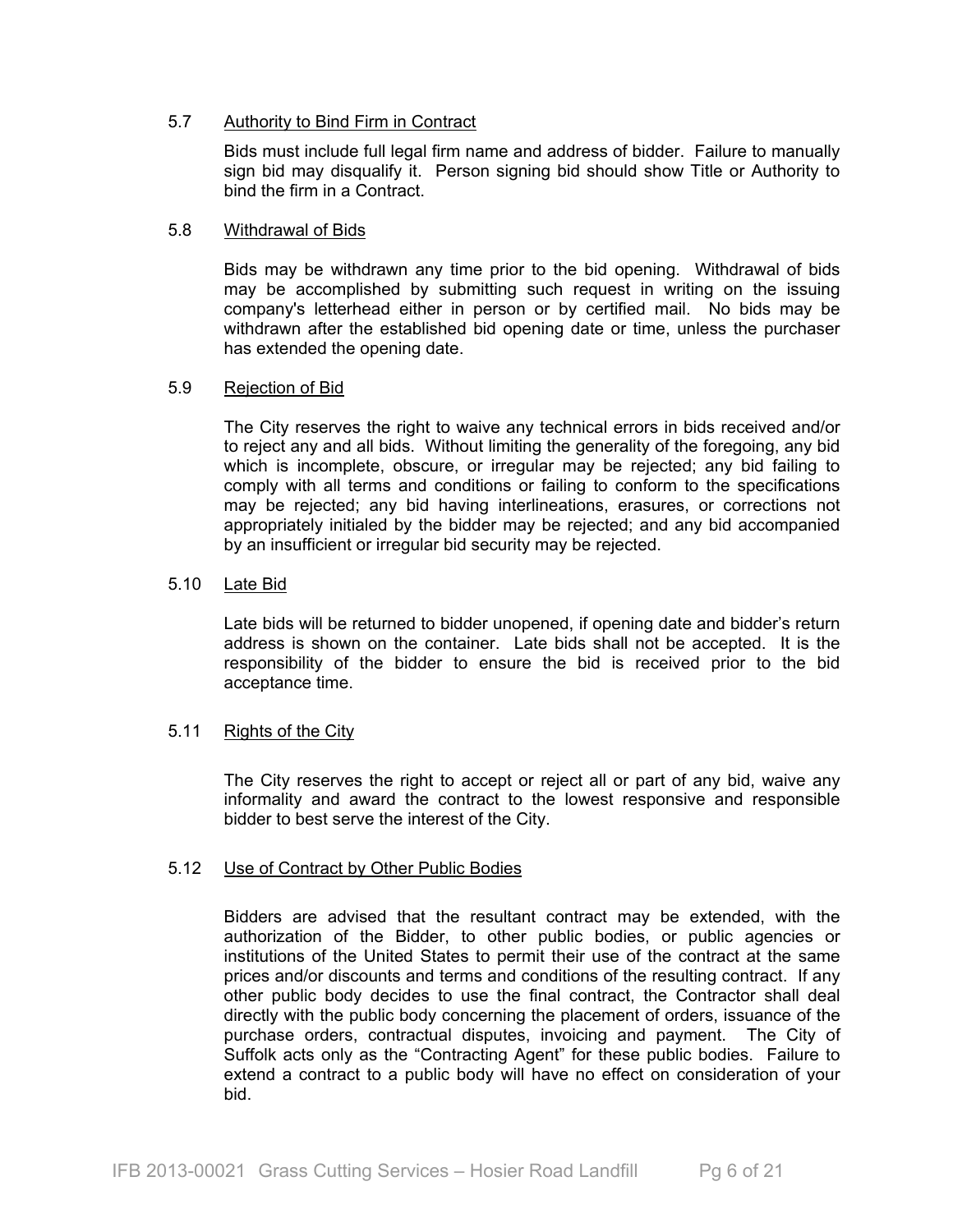It is the Contractor's responsibility to notify the public body(s) of the availability of the contract(s).

Other public bodies desiring to use the contract shall make their own legal determination as to whether the use of this contract is consistent with their laws, regulations and other policies.

Each public body has the option of executing a separate contract with the Contractor(s). Public bodies may add terms and conditions required by statue, ordinances, and regulations, to the extent that they do not conflict with the contract terms and conditions. If, when preparing such a contract, the general terms and conditions of a public body are unacceptable to the Contractor, the Contractor may withdraw its extension of the award to that public body.

The City of Suffolk shall not be held liable for any costs or damages incurred by another public body as a result of any award extended to that public body by the **Contractor** 

#### 5.13 Inclement Weather/closure of City Hall

If City Hall is closed for business at the time scheduled for bid opening, for whatever reason, sealed bids will be accepted and opened on the next scheduled business day, at the originally scheduled time.

#### 5.14 Basis for Award

Contract award will be made to the lowest responsive and responsible bidder at the City's sole discretion. The City reserves the right to award the contract by item or in total for the contract period; the decision to make such award will be at the sole discretion of the City.

# 5.15 Announcement of Award

Upon the award or the announcement of the decision to award a contract as a result of this solicitation, the City will publicly post such notice on the bulletin board located outside of Room 105 of the Purchasing Division and/or on the City's web site, www.suffolkva.us for a minimum of ten (10) days.

# 5.16 Bidder Qualification

Only bids from established contractors for work similar in scope to work herein shall be considered; the City reserves the right to request specific reference information prior to award. Bidder shall demonstrate that he has adequate and appropriate manpower, tools and equipment to respond and perform in accordance with the provisions herein.

The City may, at its option, disqualify a bidder and reject his bid for cause. Reasons deemed to be sufficient for this action shall include, but not be limited to, the following:

- Evidence of collusion among bidders.
- Receipt of more than one bid on any project from an individual, or from a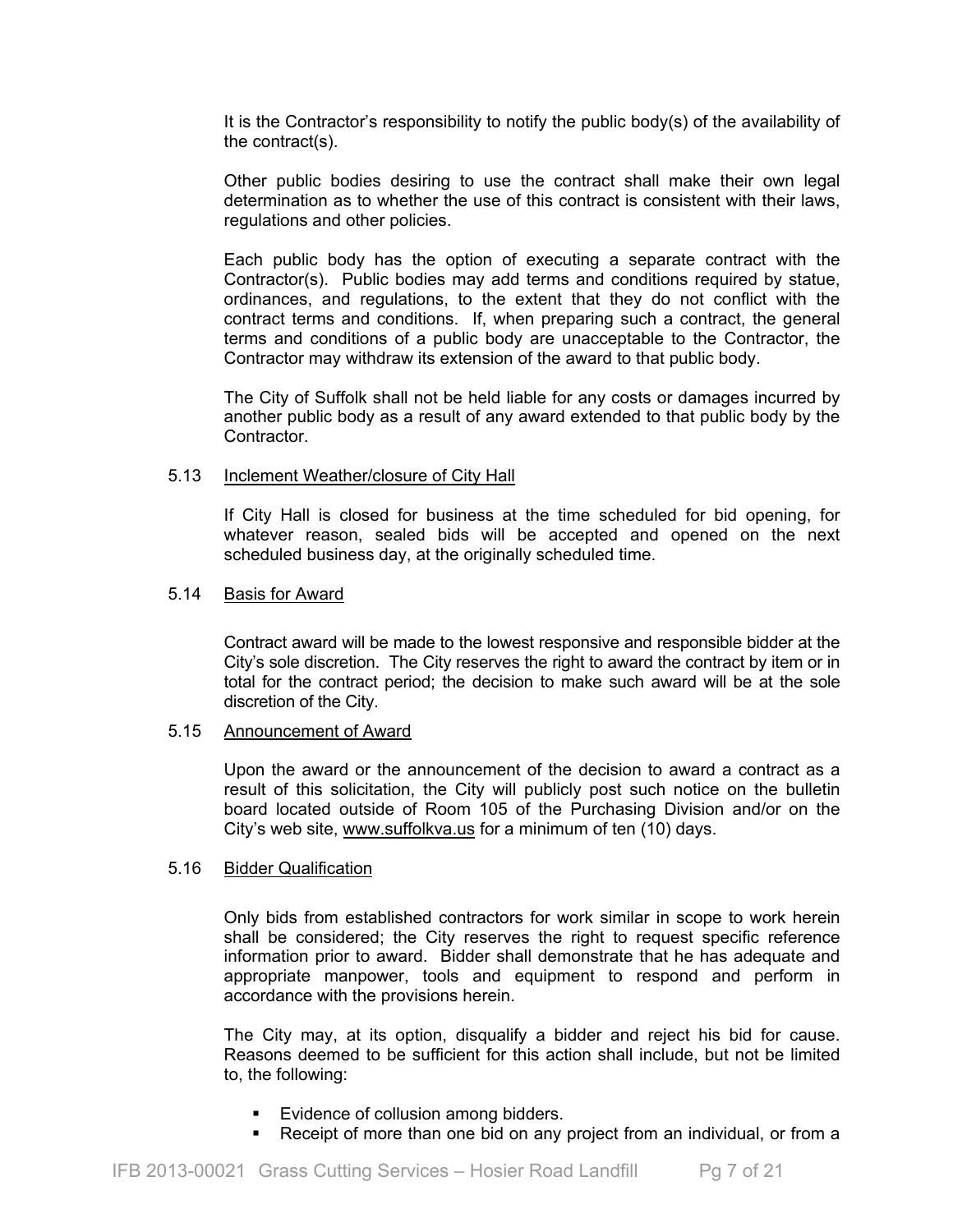corporation. This restriction does not apply to subcontractors

- Default on any previous contract.
- For unreasonable failure to complete a previous contract within the specified time or for being in arrears on an existing contract without reasonable cause for being in arrears.
- Inability to perform as revealed by an investigation of the Bidder's financial statement, experience and/or plant and equipment.

# **6.0 CONTRACT TERMS AND CONDITIONS**

The resulting contract with the successful bidder will be subject to the following terms and conditions:

#### 6.1 License Requirement

All firms doing business in the City of Suffolk are required to be licensed in accordance with the City of Suffolk business license ordinance.

Wholesale and retail merchants without a business location in the City of Suffolk are exempt from this requirement. Any questions concerning business licenses should be directed to the Commissioner of the Revenue's Office, telephone (757) 514-4260.

# 6.2 Insurance

Contractor shall purchase and maintain the following insurance coverage:

- a. General Liability: Coverage shall be as broad as: Comprehensive General Liability endorsed to include Broad Form, Commercial General Liability form including Products/Completed Operations.
	- Minimum Limits

 General Liability: \$1,000,000 General Aggregate Limit \$1,000,000 Products & Completed Operations \$1,000,000 Personal and Advertising Injury \$1,000,000 Each Occurrence Limit \$50,000 Fire Damage Limit \$5,000 Medical Expense Limit

b. Automobile Liability: Coverage sufficient to cover all vehicles owned, used, or hired by the CONTRACTOR, his agents, representatives, employees or subcontractors.

#### Minimum Limits

 Automobile Liability: \$1,000,000 Combined Single Limit \$1,000,000 Each Occurrence Limit \$5,000 Medical Expense Limit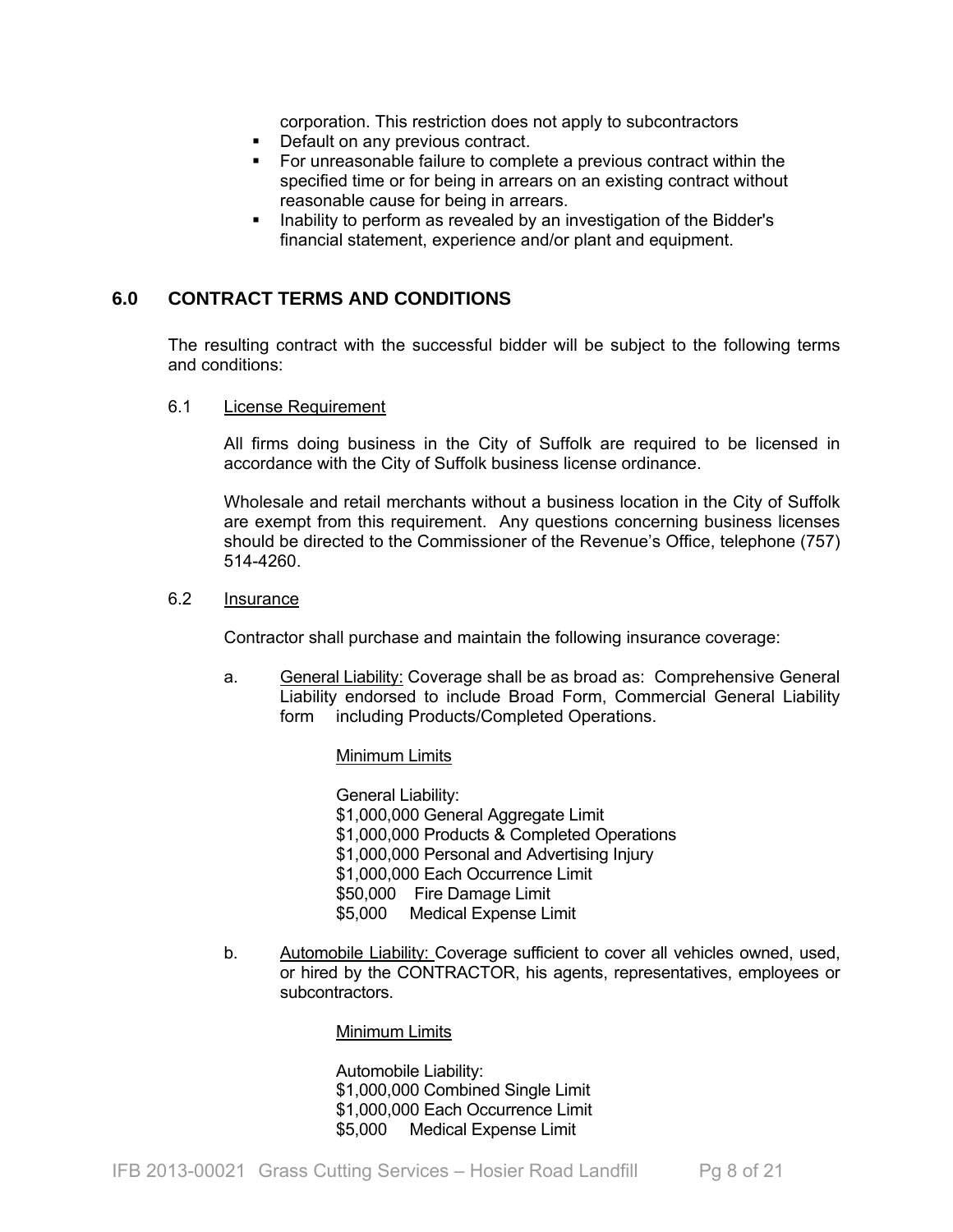- c. Workers' Compensation: Limits as required by the Workers' Compensation Act of Virginia. Employer's Liability: \$1,000,000.
- d. Coverage Provisions
	- 1. All deductibles or self-insured retention shall appear on the declaration pages, endorsements, and/or policies provided.
	- 2. The City of Suffolk, its officers/officials, employees, agents and volunteers shall be added as "additional insured" as their interests may appear. A copy of all endorsements, declaration pages and policies that address additional insured shall be provided. This provision does not apply to Professional Liability or Workers' Compensation/Employers' Liability.
	- 3. The CONTRACTOR'S insurance shall be primary over any applicable insurance or self-insurance maintained by the CITY.
	- 4. The CONTRACTOR shall provide 30 days written notice to the CITY before any cancellation, suspension, or void of coverage in whole or part, where such provision is reasonable.
	- 5. All coverage for CONTRACTOR'S subcontractors shall be subject to all of the requirements stated herein.
	- 6. All deductibles or self-insured retention shall appear on the declaration page(s), endorsement(s) and/or policies and shall be subject to approval by the City. At the option of the City, either; the insurer shall reduce or eliminate such deductible or selfinsured retention; or the offeror shall be required to procure a bond guaranteeing payment of losses and related claims expenses.
	- 7. Failure to comply with any reporting provisions of the policy(s) shall not affect coverage provided the CITY, its officers/officials, agents, employees
	- 8. The insurer shall agree to waive all rights of subrogation against the CITY, its officers/officials, agents, employees or volunteers for any act, omission or condition of premises which the parties may be held liable by reason of negligence.
	- 9. The offeror shall furnish the City with all certificates of insurance, endorsements, declaration pages, and policies affecting coverage. All documents are to be signed by a person authorized by the insurance company(s) to bind coverage on its' behalf, if executed by a broker, notarized copy of authorization to bind, or certify coverage must be attached.
	- 10. All insurance shall be placed with insurers maintaining an A.M. Best rating of no less than an A: VII. If A.M. Best rating is less than A: VII, approval must be received from CITY's Risk Manager.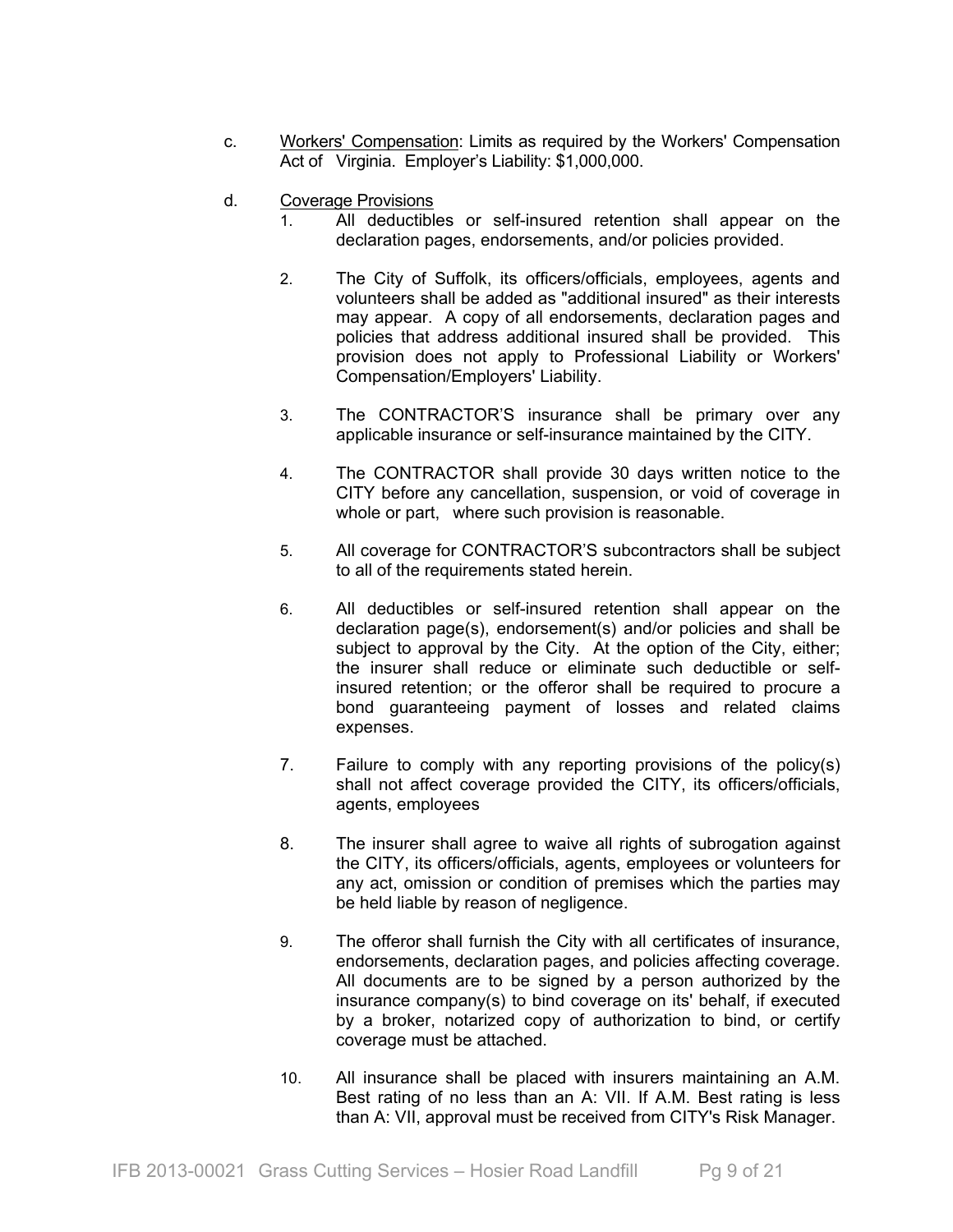11. All coverage designated herein shall be as broad as the Insurance Services Office (ISO) forms filed for use with the Commonwealth of Virginia.

# 6.3 Hold Harmless Clause

The Contractor shall, during the term of the contract, defend, indemnify and hold harmless the City of Suffolk from and against any and all losses, damages, claims, fines, penalties, suits and costs, including bodily injury or death of any person(s), or loss or damage to property, as well as fines, assessments and penalties imposed by any authority which may arise out of any violations of law by, and all acts and omissions of the Contractor, the Contractor's agents, employees occurring in connection with the products, completed operations, and other services covered herein.

# 6.4 Safety

All contractor and subcontractor performing services for the City are required and shall comply with all Occupational Safety and Health Administration (OSHA), State and City Safety and Occupational Health Standards and any other applicable rules and regulations. Also all contractors and subcontractors shall be held responsible for the safety of their employees and any unsafe acts or conditions that may cause injury or damage to any persons or property within and around the work site area under this contract.

# 6.5 Anti-Discrimination

By submitting their bids, bidders certify to the City that they will conform to the provisions of the Federal Civil Rights Act of 1964, as amended, as well as the Virginia Fair Employment Contracting Act of 1975, as amended, where applicable, the Virginians with Disabilities Act, the Americans with Disabilities Act and 2.2-4311 of the Virginia Public Procurement Act (VPPA). If the award is made to a faith-based organization, the organization shall not discriminate against any recipient of goods, services, or disbursements made pursuant to the contract on the basis of the recipient's religion, religious belief, refusal to participate in a religious practice, or on the basis of race, age, color, gender or national origin and shall be subject to the same rules as other organizations that contract with public bodies to account for the use of the funds provided; however, if the faith-based organization segregates public funds into separate accounts, only the accounts and programs funded with public funds shall be subject to audit by the public body. (Code of Virginia 2.2.4343.1E).

In every contract over \$10,000 shall include the following provisions:

- 1. During the performance of this contract, the contractor agrees as follows:
	- a. The contractor will not discriminate against any employee or applicant for employment because of race, religion, color, sex, national origin, age, disability, service disabled veterans or any other basis prohibited by state law relating to discrimination in employment, except where there is a bona fide occupational qualification reasonably necessary to the normal operation of the contractor. The contractor agrees to post in conspicuous places,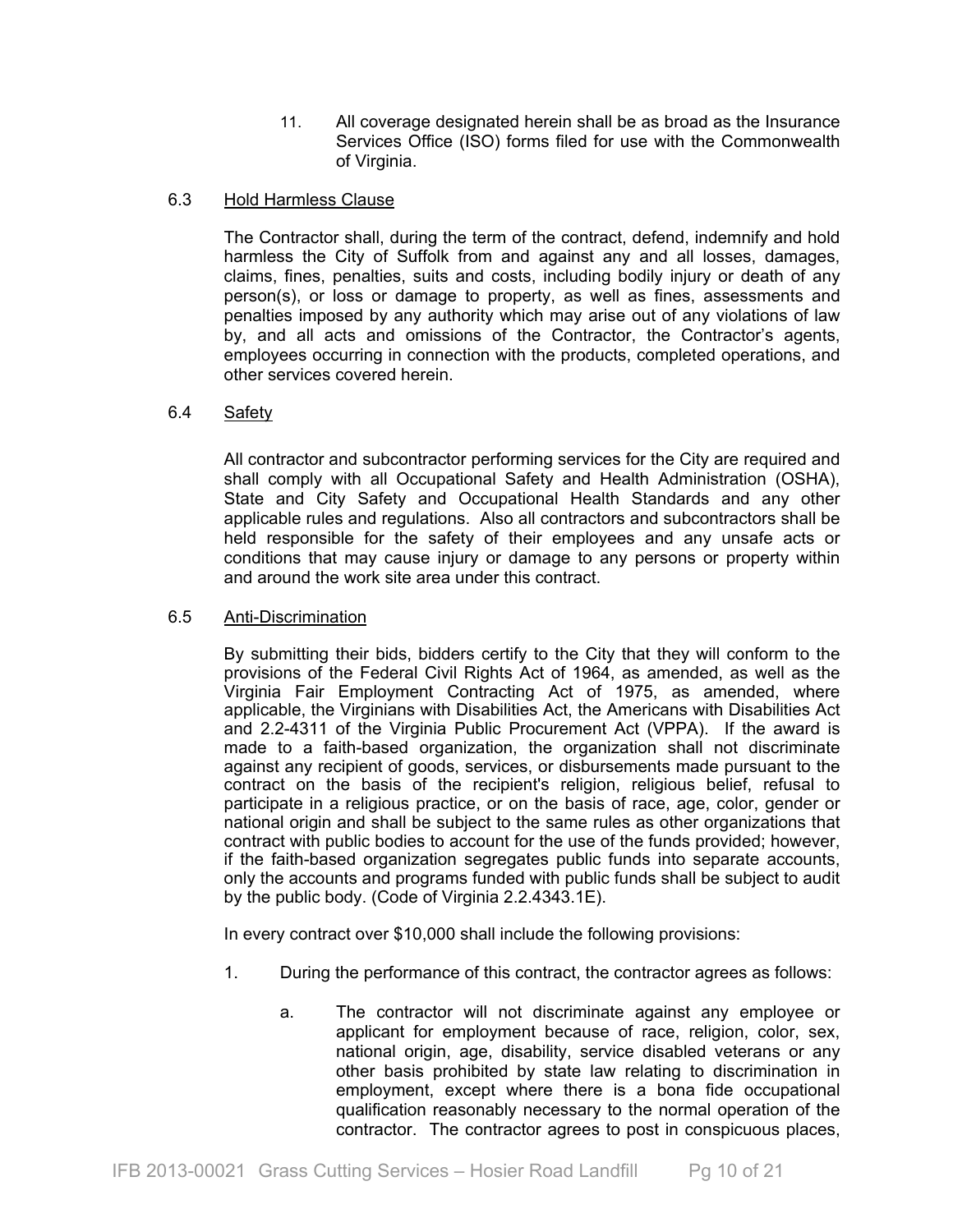available to employees and applicants for employment, notices setting forth the provisions of this nondiscrimination clause.

- b. The contractor, in all solicitations or advertisements for employees placed by or on behalf of the contractor, will state that such contractor is an equal opportunity employer.
- c. Notices, advertisements and solicitations placed in accordance with federal law, rule or regulation shall be deemed sufficient for the purpose of meeting these requirements.
- 2. The contractor will include the provisions of No. 1 above in every subcontract or purchase order over \$10,000, so that the provisions will be binding upon each subcontractor or vendor.

# 6.6 Ethics in Public Contracting

By submitting a bid, the bidder certifies that their bid is made without collusion or fraud and that they have not offered or received any kickbacks or inducements from any other bidder, supplier, manufacturer or subcontractor in connection with their bid, and that they have not conferred on any public employee having official responsibility for this procurement transaction any payment, loan subscription, advance, deposit of money, services or anything of more than nominal value, present or promised, unless consideration of substantially equal or greater value was exchanged. (Code of Virginia 2.2-4367)

# 6.7 Compliance with Federal Immigration Law

Contractor does not, and shall not during the performance of the contract for goods and services in the Commonwealth of Virginia knowingly employ an unauthorized alien as defined in the Federal Immigration Reform and Control Act of 1986.

# 6.8 Debarment Status

By submitting a bid, bidders certify that they are not currently debarred by the Commonwealth of Virginia from submitting bids or proposals on contracts for the type of goods and/or services covered by this solicitation, nor are they an agent of any person or entity that is currently so debarred.

# 6.9 Drug-free Workplace

During the performance of this contract, the contractor agrees to (i) provide a drugfree workplace for the contractor's employees; (ii) post in conspicuous places, available to employees and applicants for employment, a statement notifying employees that the unlawful manufacture, sale, distribution, dispensation, possession, or use of a controlled substance or marijuana is prohibited in the contractor's workplace and specifying the actions that will be taken against employees for violations of such prohibition; (iii) state in all solicitations or advertisements for employees placed by or behalf of the contractor that the contractor maintains a drug-free workplace; and (iv) include the provisions of the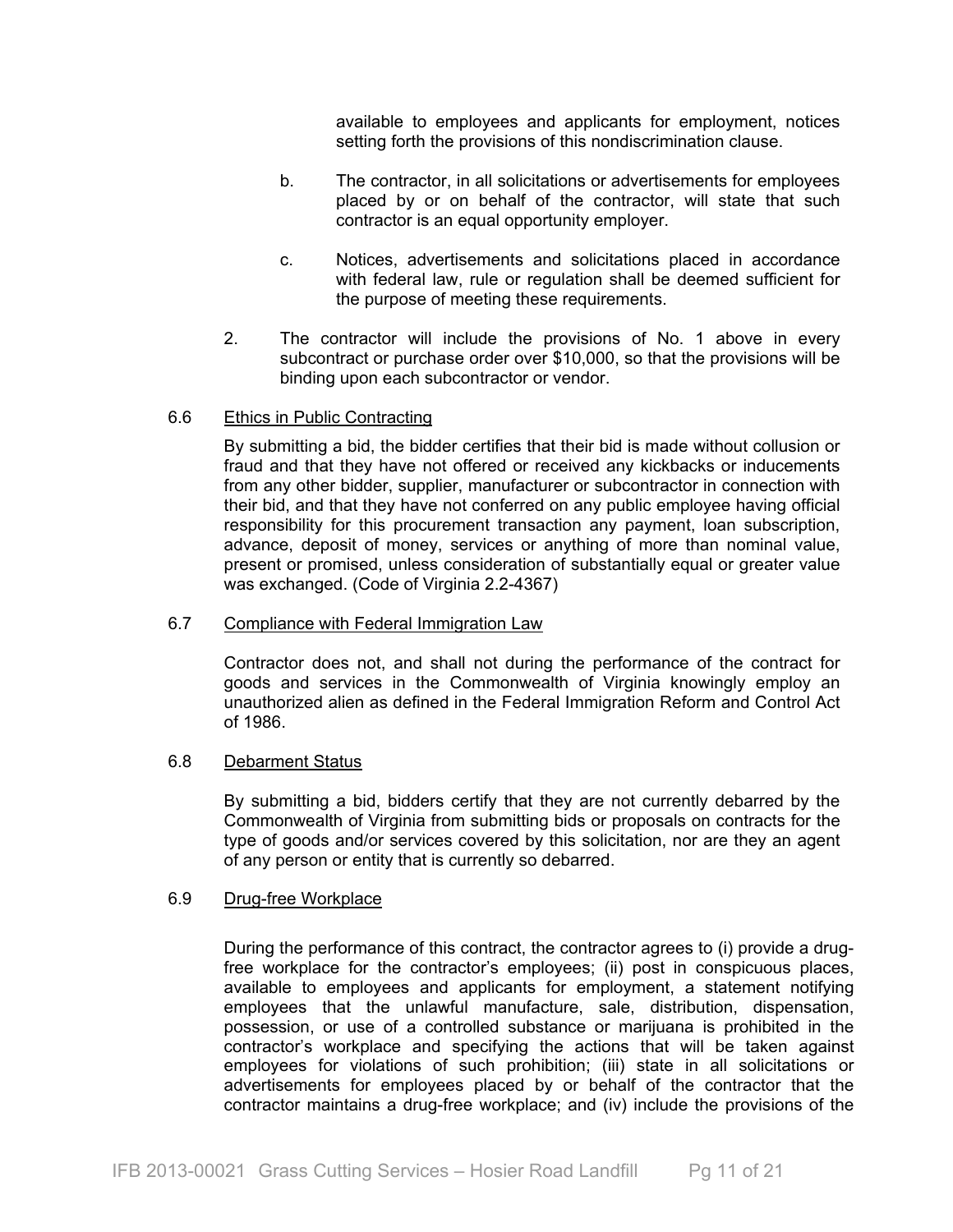foregoing clauses in every subcontract or purchase order of over \$10,000, so that the provisions will be binding upon each subcontractor or vendor.

For the purpose of this section, "drug-free workplace" means a site for the performance of work done in connection with a specific contract awarded to a contractor in accordance with this chapter, the employees of whom are prohibited from engaging in the unlawful manufacture, sale, distribution, dispensation, possession, or use of a controlled substance or marijuana during the performance of the contract.

#### 6.10 Exemption from Taxes

The City is exempt from State Sales Tax and Federal Excise Tax. Tax Exemption Certificate indicating the City's tax exempt status will be furnished by the City of Suffolk.

#### 6.11 Faith-Based Organizations

City of Suffolk does not discriminate against faith-based organizations.

#### 6.12 Substitutions

NO substitutions or cancellations permitted after award without written approval by the Purchasing Agent.

#### 6.13 Method of Payment

Contractor shall submit invoices in duplicate for each delivery, such statement to include detailed breakdown of all charges, and shall be based on completion of tasks or deliverables.

Invoices shall be submitted to using departments.

Upon acceptance of work, the City will render payment within forty-five (45) days of receipt of invoice. Interest shall accrue at the rate of one percent per month. Unless otherwise provided under the terms of this CONTRACT, interest for late payments shall not exceed one percent (1%) per month.

Individual contractors shall provide their social security numbers, and proprietorships, partnerships, and corporations shall provide their federal employer identification number on the pricing form.

#### 6.14 Payments to Subcontractors

Within seven (7) days after receipt of monies paid by the City for work performed by a subcontractor under this contractor, the contractor shall either:

a. Pay the subcontractor for the proportionate share of the total payment received from the City attributable to the work performed by the subcontractor under this contract; or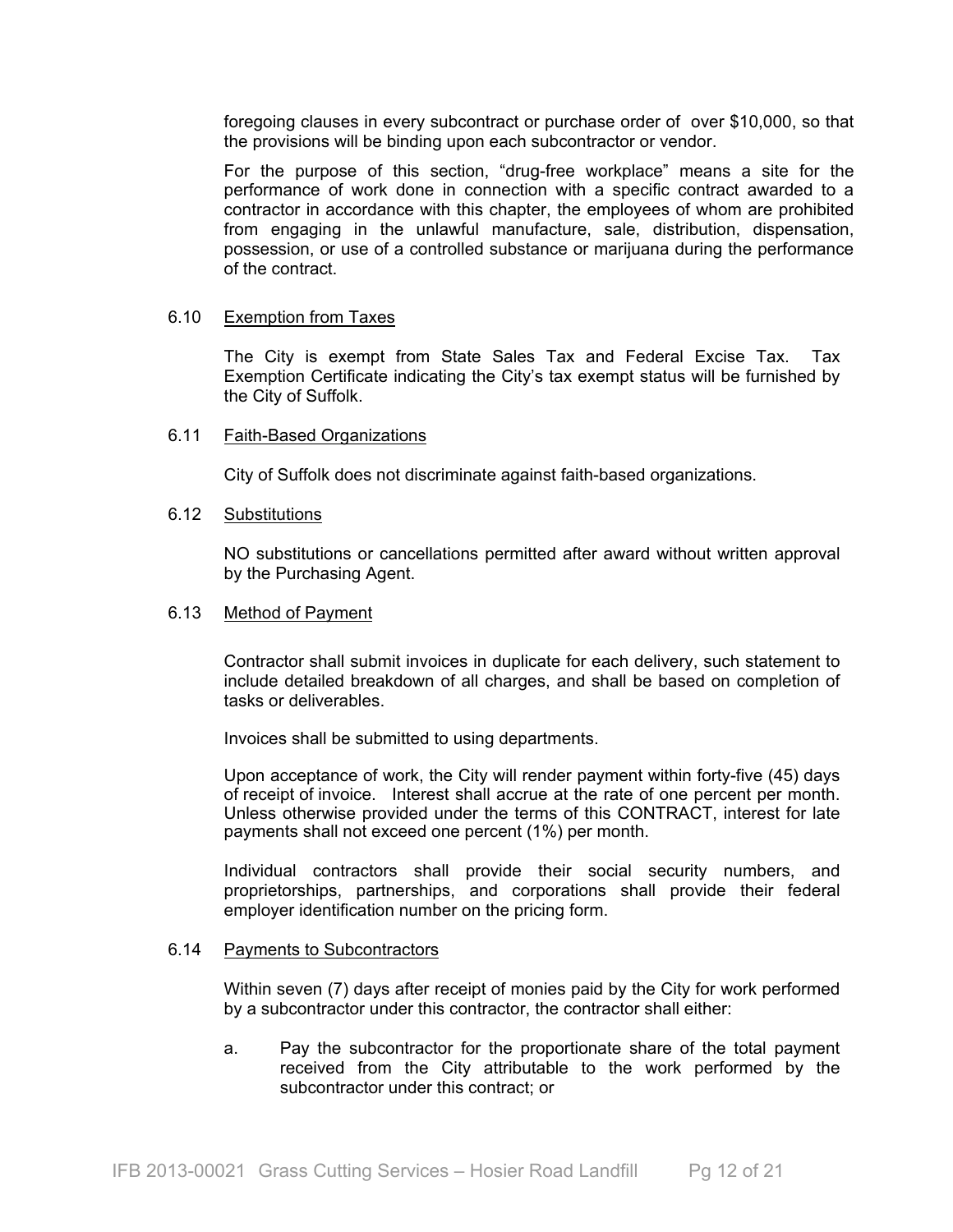b. Notify the City and subcontractor, in writing, of his intention to withhold all or a part of the subcontractor's payment and the reason for non-payment.

The contractor shall pay interest to the subcontractor on all amounts owed that remain unpaid beyond the seven (7) day period except for amounts withheld as allowed in item b above.

#### 6.15 Non-Assignment

This contract may not be assigned in whole or in part without the written consent of the Purchasing Agent.

#### 6.17 Termination without Cause

The CITY may at any time, and for any reason, terminate this Contract by written notice to CONTRACTOR specifying the termination date, which shall be not less than thirty (30) days from the date such notice is mailed.

Notice shall be given to CONTRACTOR by certified mail/return receipt requested at the address set forth in CONTRACTOR's Bid Proposal or as provided in this Contract.

In the event of such termination, CONTRACTOR shall be paid such amount as shall compensate CONTRACTOR for the work satisfactorily completed, and accepted by the CITY, at the time of termination.

If the CITY terminates this Contract, CONTRACTOR shall withdraw its personnel and equipment, cease performance of any further work under this Contract, and turn over to the CITY any work completed or in process for which payment has been made.

# 6.18 Termination With Cause/Default/Cancellation

In the event that CONTRACTOR shall for any reason or through any cause be in default of the terms of this Contract, the City may give CONTRACTOR written notice of such default by certified mail/return receipt requested at the address set forth in Contractor's Bid/Proposal or as provided in this CONTRACT.

Unless otherwise provided, CONTRACTOR shall have ten (10) days from the date such notice is mailed in which to cure the default. Upon failure of CONTRACTOR to cure the default, the CITY may immediately cancel and terminate this CONTRACT as of the mailing date of the default notice.

Upon termination, CONTRACTOR shall withdraw its personnel and equipment, cease performance of any further work under the CONTRACT, and turn over to the CITY any work in process for which payment has been made.

In the event of violations of law, safety or health standards and regulations, this CONTRACT may be immediately cancelled and terminated by the CITY and provisions herein with respect to opportunity to cure default shall not be applicable.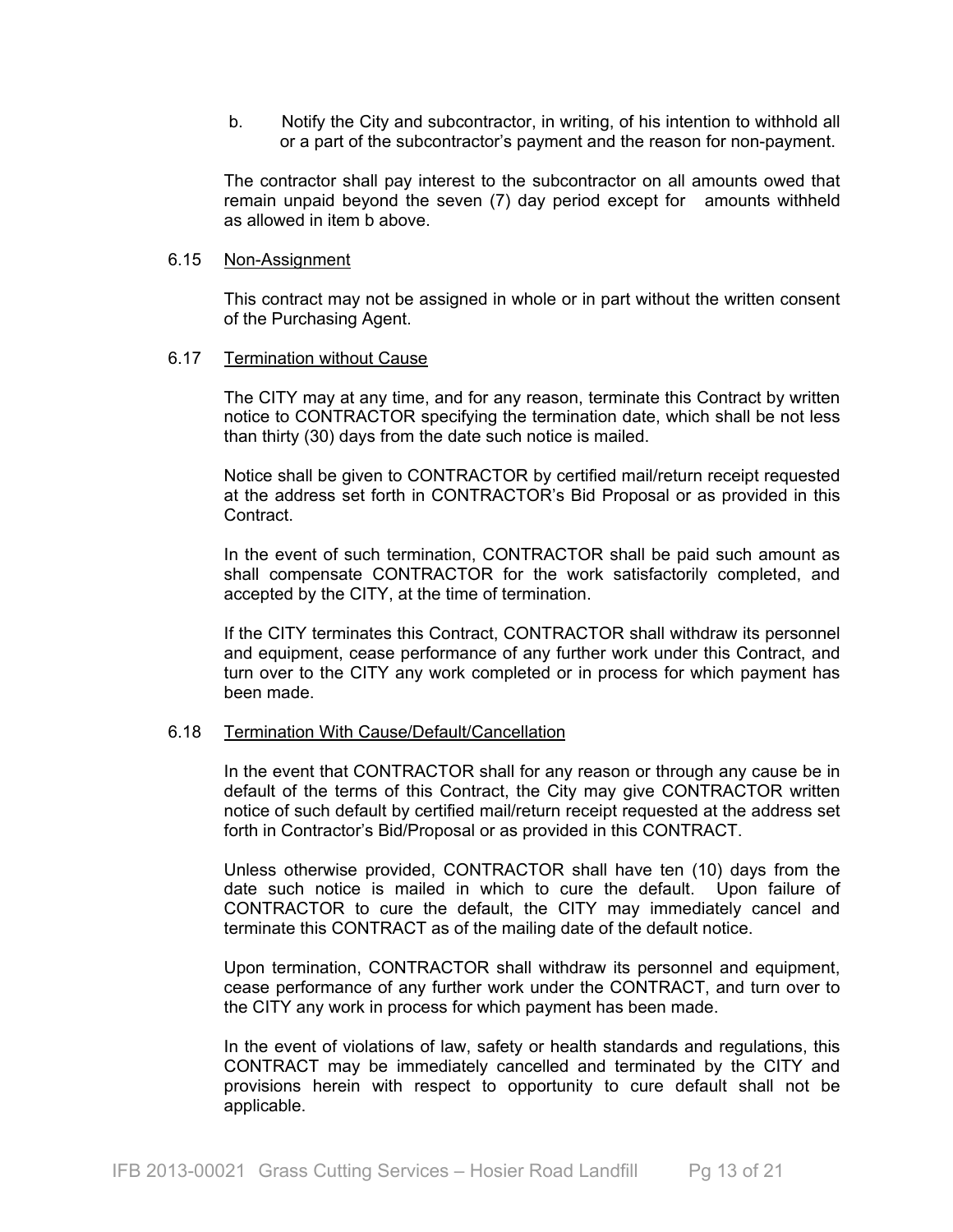# 6.19 Non-Appropriation- Availability of Funds

It is understood and agreed between the parties hereto that the CITY shall be bound and obligated hereunder only to the extent that the funds shall have been appropriated and budgeted for the purpose of this CONTRACT. In the event funds are not appropriated and budgeted in any fiscal year for payments due under this CONTRACT, the CITY shall immediately notify CONTRACTOR of such occurrence and this CONTRACT shall terminate on the last day of the fiscal year for which the appropriation was made without penalty or expense to the CITY of any kind whatsoever.

# 6.20 Severability

If any part, term, or provision of this agreement, shall be found by the Court to be legally invalid or unenforceable, then such provision or portion thereof, shall be performed in accordance with applicable laws. The invalidity or unenforceability of any provision or portion of any contract document shall not affect the validity of any other provision or portion of the contract document.

#### 6.21 Applicable Laws

This contract shall be governed in all respects by the laws of the Commonwealth of Virginia. Any judicial action shall be filed in the Commonwealth of Virginia, City of Suffolk.

# 6.22 Compliance with State Law, Foreign and Domestic Business authorized to Transact Business in the Commonwealth (VPPA §2.2 – 4311.2)

A bidder or offeror organized or authorized to transact business in the Commonwealth pursuant to Title 13.1 or Title 50 is to include in its bid or proposal the identification number issued to it by the State Corporation Commission. Any bidder or offeror that is not required to be authorized to transact business in the Commonwealth as a foreign business entity under Title 13.1 or Title 50 or as otherwise required by law shall include in its bid or proposal a statement describing why the bidder or offeror is not required to be so authorized. A public body may void any contract with a business if the business fails to remain in compliance with the provisions of this section.

# 6.23 Changes and Additions

It shall be the responsibility of the Contractor to notify the City, in writing, of any necessary modifications or additions in the Scope of this Agreement. Compensation for changes or additions in the Scope of this Agreement will be negotiated and approved by the City, in writing.

It is understood and agreed to by both the City and the Contractor that such modifications or additions to this Agreement shall be made only by the full execution of the City's standard Agreement change order form. Furthermore, it is understood and agreed by both parties that any work done by the Contractor on such modification or addition to this Agreement prior to the City's execution of its standard Agreement change order form shall be at the total risk of the Contractor and said work may not be compensated by the City.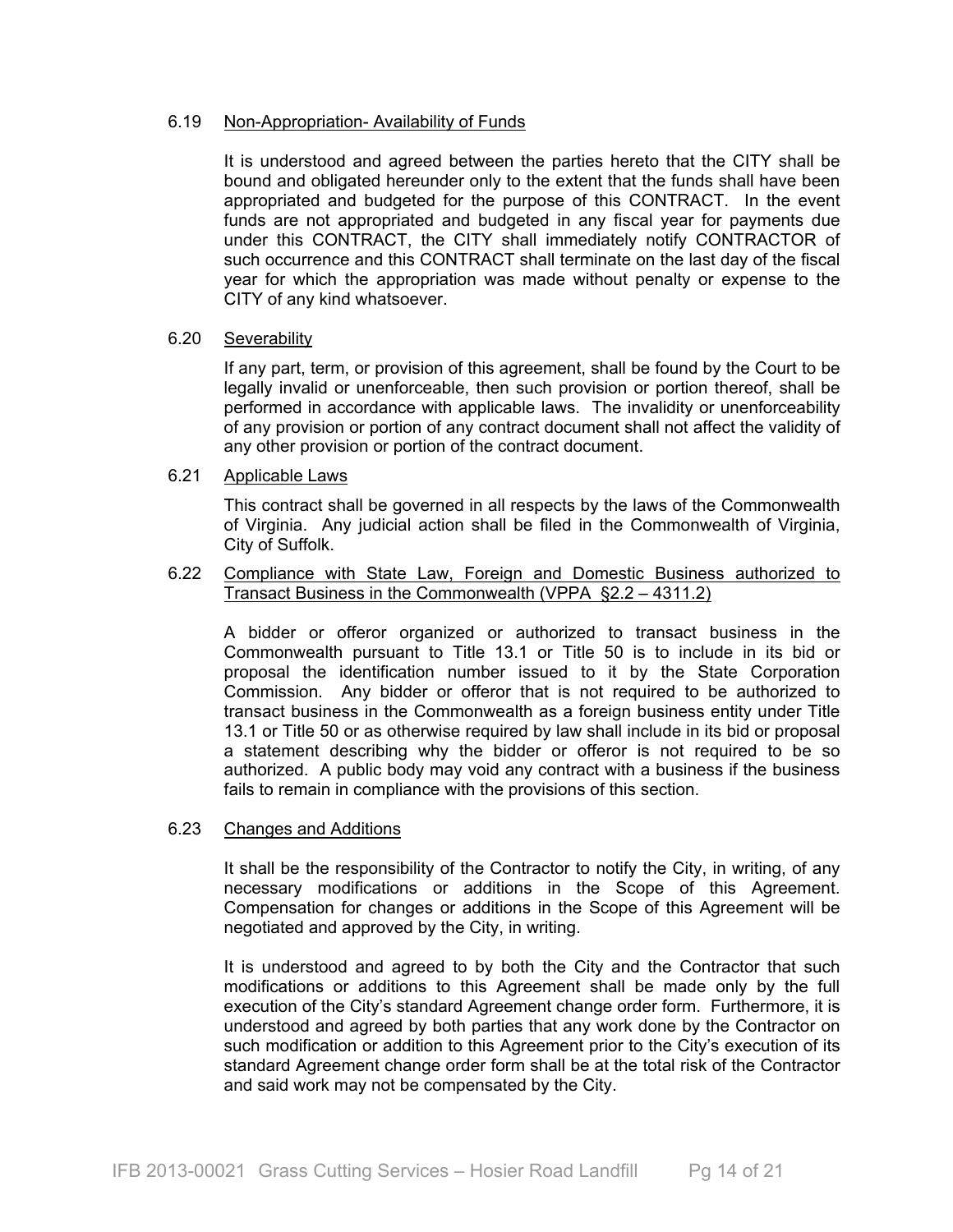# 6.24 Responsibility of Contractor

The Contractor shall, without additional costs or fee to the City, correct or revise any error or deficiencies in his performance. Neither the City's review, approval or acceptance of, nor payment for any of the services required under this Agreement shall be deemed a waiver of rights by the City, and the Contractor shall remain liable to the City for all costs which are incurred by the City as a result of the Contractor's negligent performance of any of the services furnished under this agreement.

# 6.25 Conflict of Interest

Contractor shall not accept or receive commissions or other payments from third parties for soliciting, negotiating, procuring, or effecting insurance on behalf of the City.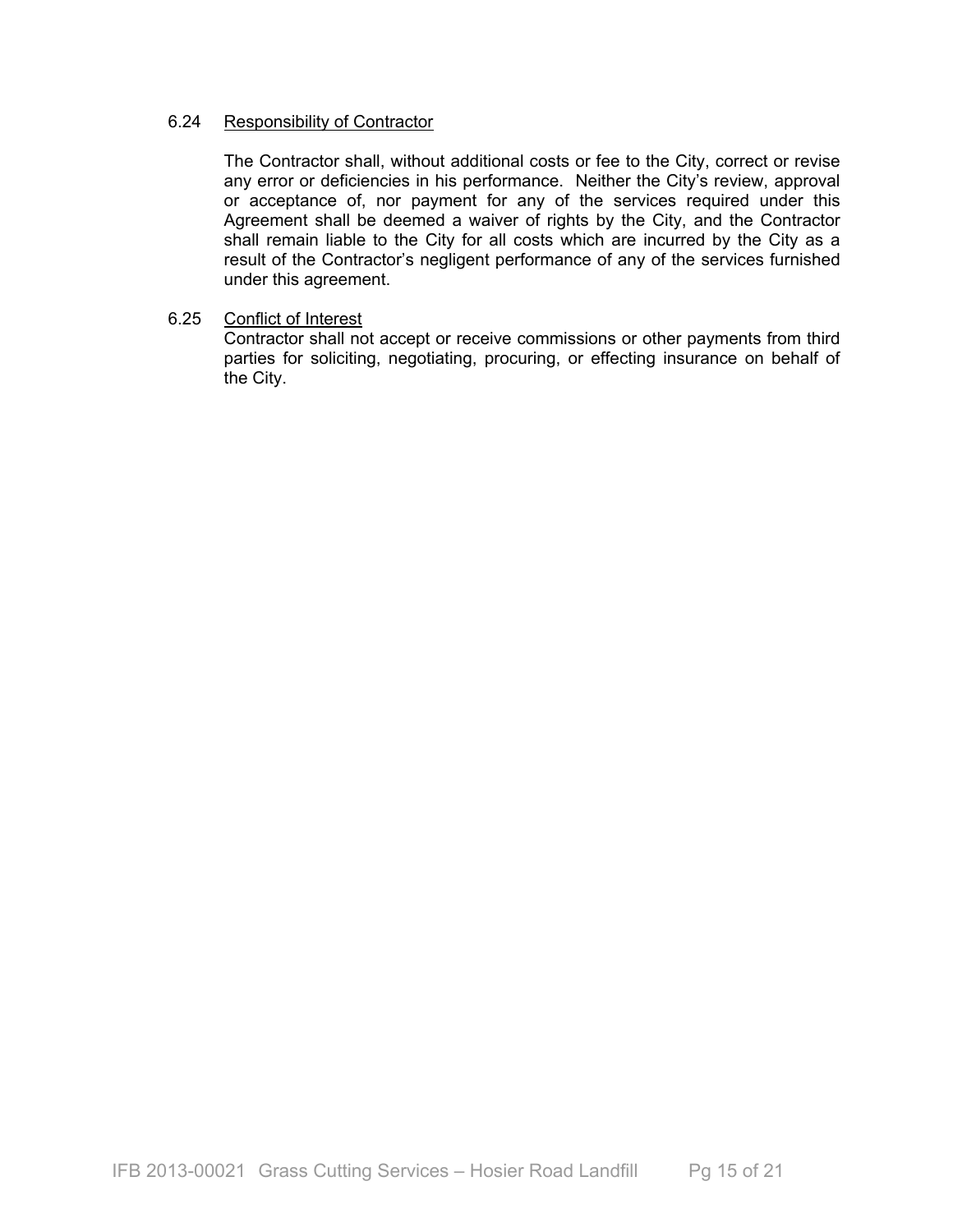# **BID FORM**

| TO: | City of Suffolk                                                  | BID:        | Grass Cutting Services - Hosier Road<br>Landfill |
|-----|------------------------------------------------------------------|-------------|--------------------------------------------------|
|     | <b>Purchasing Division</b><br>P.O. Box 1858<br>Suffolk, VA 23434 | <b>DUE:</b> | <b>September 18, 2012</b>                        |
|     |                                                                  | TIME:       | 3:00 p.m., Local Verizon Time                    |

**\_\_\_\_\_\_\_\_\_\_\_\_\_\_\_\_\_\_\_\_\_\_\_\_\_\_\_\_\_\_\_\_(Company)** offers to furnish all labor, equipment, transportation, materials, and insurance required to provide annual **Grass Cutting Services** for the City of Suffolk in accordance with all specifications, terms, and conditions herein.

**The bidder agrees to provide grass cutting services on a twice a year schedule in accordance with the specifications, terms, and conditions herein based on per cutting at this location.** 

**See Attachment "A" for map of location.** 

# **PUBLIC WORKS**

|  |  | <b>Hosier Road Landfill</b> |
|--|--|-----------------------------|
|--|--|-----------------------------|

 $\frac{1}{2}$  per cutting

**TOTAL FOR SITE LISTED \$\_\_\_\_\_\_\_\_\_\_\_\_\_\_\_\_\_\_\_\_\_\_** 

 **Unit Price** 

Additional Grass Cutting Services **by Service Services** \$\_\_\_\_\_\_\_\_\_\_\_\_\_\_\_\_\_\_\_\_\_\_\_\_\_

List all mowing equipment to be used by Contractor to maintain grass for this contract. Use back of BID FORM if additional space is needed.

|                                    | Quantity | <b>Description</b> | <b>Manufacturer</b> |
|------------------------------------|----------|--------------------|---------------------|
| 1)                                 |          |                    |                     |
| 2)                                 |          |                    |                     |
| 3)<br>$\left( \frac{1}{2} \right)$ |          |                    |                     |
| 5)                                 |          |                    |                     |
| 6)<br>7)                           |          |                    |                     |
| 8)                                 |          |                    |                     |
| 9)                                 |          |                    |                     |
| 10 <sub>l</sub>                    |          |                    |                     |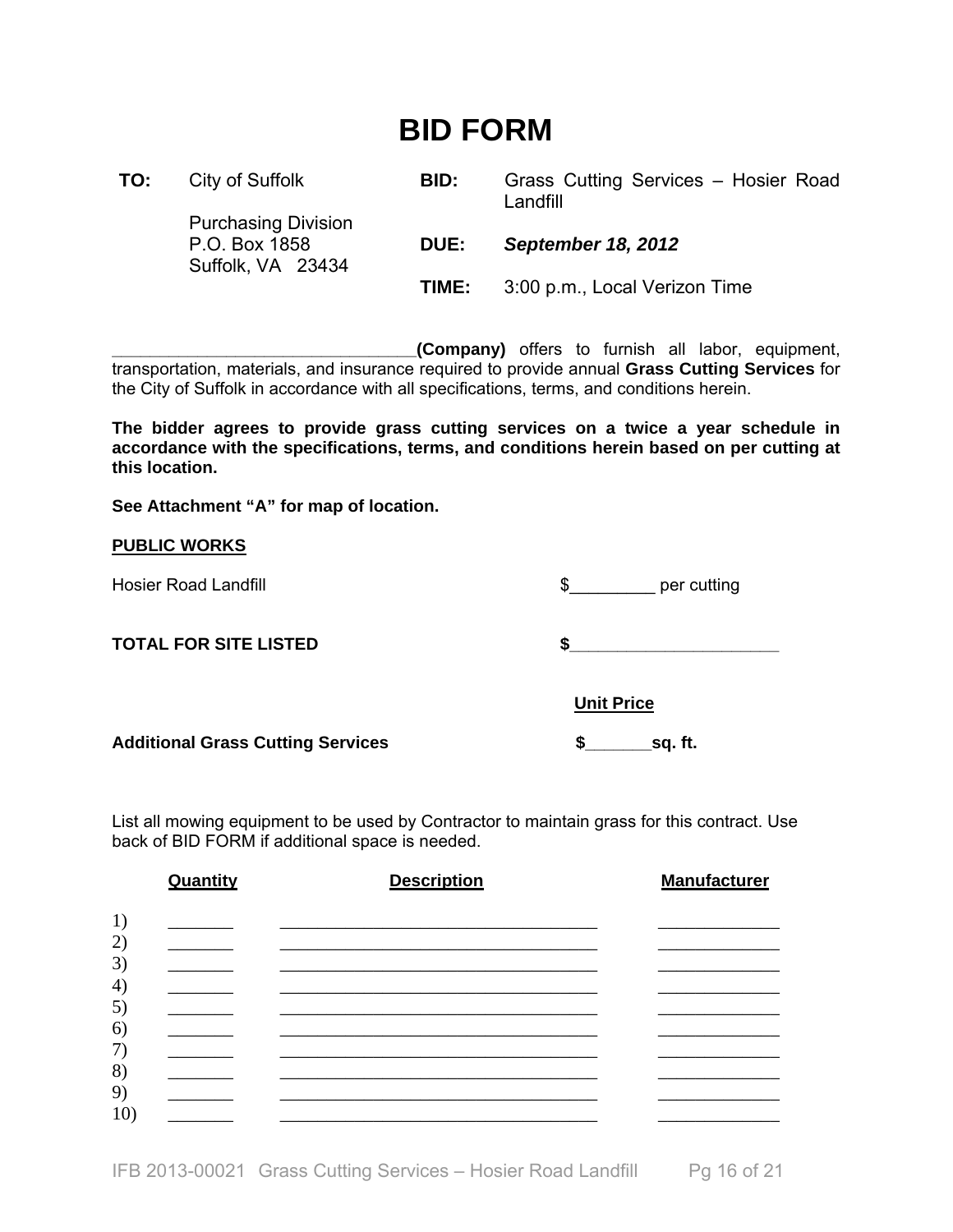**Manpower:** The Contractor has \_\_\_\_\_\_\_\_ (number) of employees available to his/her company to perform mowing services as needed for this contract.

| Bidder has included Anti-collision Statement with bid. | Yes/No (Circle one) |
|--------------------------------------------------------|---------------------|
| Bidder has included Insurance documents with bid.      | Yes/No (Circle one) |
| Bidder has acknowledged any Addenda                    | Yes/No (Circle one) |
| Bidder has included SCC form with bid.                 | Yes/No (Circle one) |

**FEDERAL I.D. #\_\_\_\_\_\_\_\_\_\_\_\_\_\_\_\_\_\_\_\_\_**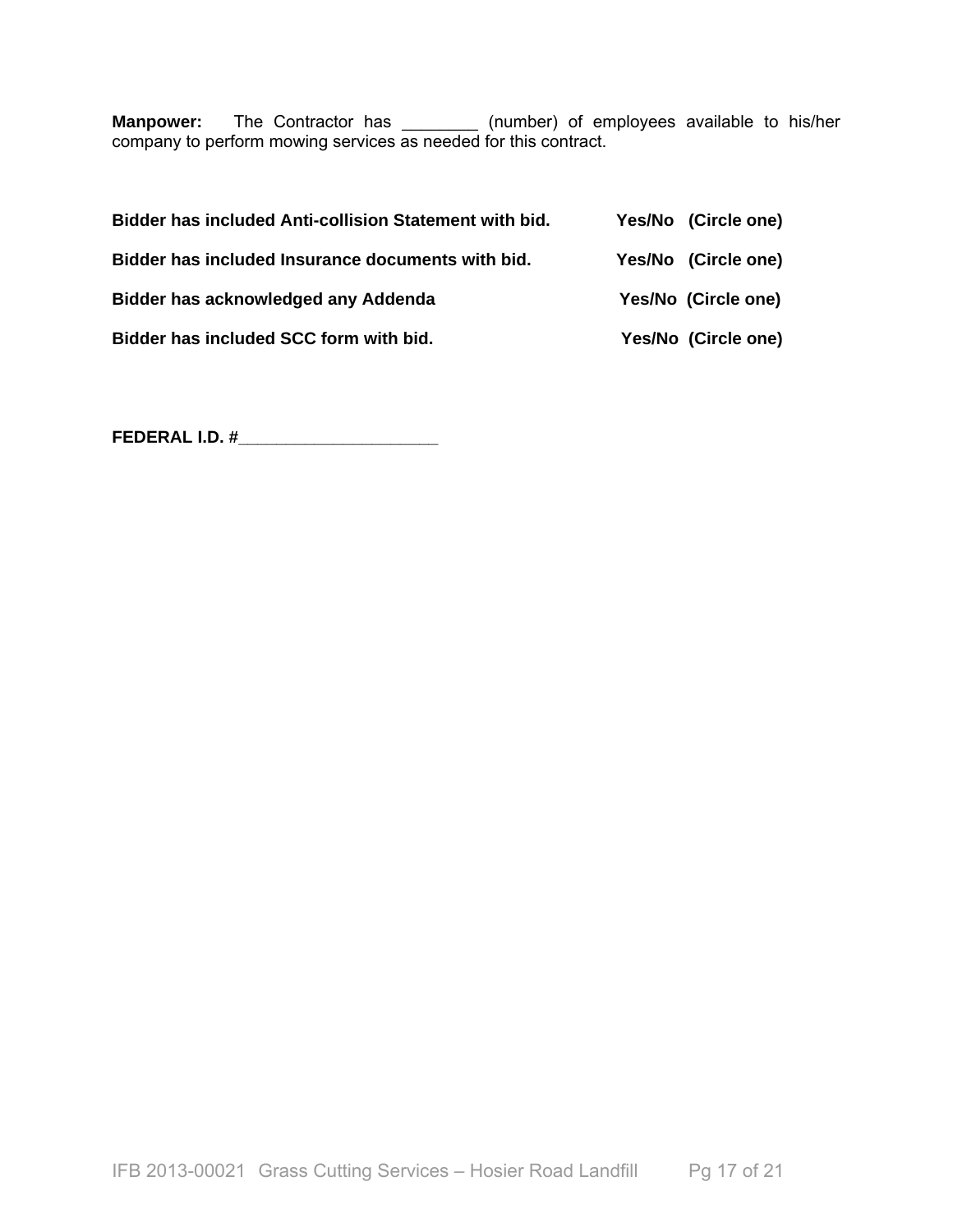| <b>Company Name</b>   |         |
|-----------------------|---------|
| Address               |         |
|                       |         |
|                       |         |
| <b>Person Quoting</b> |         |
| Telephone No.         | Fax No. |

I certify by my signature below that I have received the documents associated with this bid/proposal and understand that the review for completeness of these bid documents and the understanding and comprehension of the bid specifications is solely my responsibility; based on this, by my signature below I waive all rights to future claims against the City of Suffolk that the documents were incomplete or not understandable.

I certify that this bid is made without prior understanding, agreement, or connection with any corporation, firm, or person submitting a bid for the same equipment/materials/service and is in all respects fair and without collusion or fraud. I understand that collusive bidding is a violation of State and Federal law and can result in fines, prison sentences and civil damage awards. I agree to abide by all conditions of this bid and certify that I am authorized to sign this bid for the bidder.

I certify that the bidder represented herein is eligible to bid with respect to all applicable sections of State and Local Government Conflict of Interests Act, Code of Virginia, Section 2.1-639.1 et. seq.

**Signature Signature** *Contract CONSIDERS <b>Date CONSIDERS <b>Date* 

"Registered Virginia Contractor No." \_\_\_\_\_\_\_\_\_\_\_\_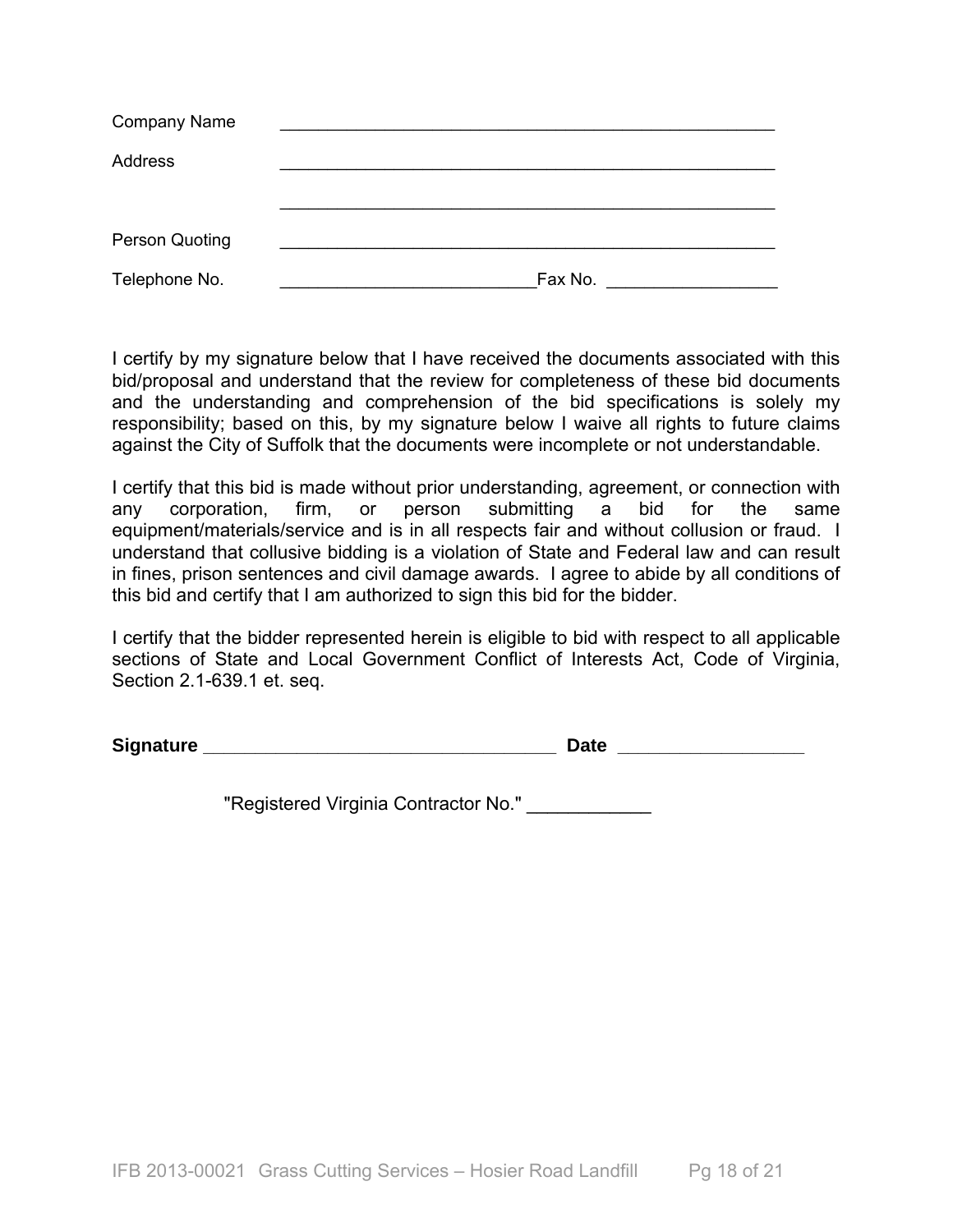| 1 <sub>1</sub>   | Firm Name                   | <u> 1989 - Johann John Stein, fransk politik (</u>                                                                                                                                                                                   |
|------------------|-----------------------------|--------------------------------------------------------------------------------------------------------------------------------------------------------------------------------------------------------------------------------------|
|                  | Contact                     | <u> 1989 - Johann Barn, fransk politik (d. 1989)</u>                                                                                                                                                                                 |
|                  | Title                       |                                                                                                                                                                                                                                      |
|                  |                             |                                                                                                                                                                                                                                      |
|                  |                             |                                                                                                                                                                                                                                      |
| 2.               | Firm Name <u>experience</u> |                                                                                                                                                                                                                                      |
|                  | Contact                     |                                                                                                                                                                                                                                      |
|                  | <b>Title</b>                |                                                                                                                                                                                                                                      |
|                  |                             |                                                                                                                                                                                                                                      |
|                  |                             | Phone Fax Fax Phone Phone                                                                                                                                                                                                            |
| 3.               |                             |                                                                                                                                                                                                                                      |
|                  | Contact                     | <u> Alexandria de la contrada de la contrada de la contrada de la contrada de la contrada de la contrada de la c</u>                                                                                                                 |
|                  | Title                       |                                                                                                                                                                                                                                      |
|                  |                             |                                                                                                                                                                                                                                      |
|                  | Phone Fax                   |                                                                                                                                                                                                                                      |
| $\overline{4}$ . | Firm Name                   | <u> 1980 - Jan Alexandro Alexandro III (m. 1980)</u>                                                                                                                                                                                 |
|                  | Contact                     |                                                                                                                                                                                                                                      |
|                  | <b>Title</b>                |                                                                                                                                                                                                                                      |
|                  |                             |                                                                                                                                                                                                                                      |
|                  | Phone Fax                   | <u>and the contract of the contract of the contract of the contract of the contract of the contract of the contract of the contract of the contract of the contract of the contract of the contract of the contract of the contr</u> |
|                  |                             |                                                                                                                                                                                                                                      |

Bidders Shall Provide References On This Form.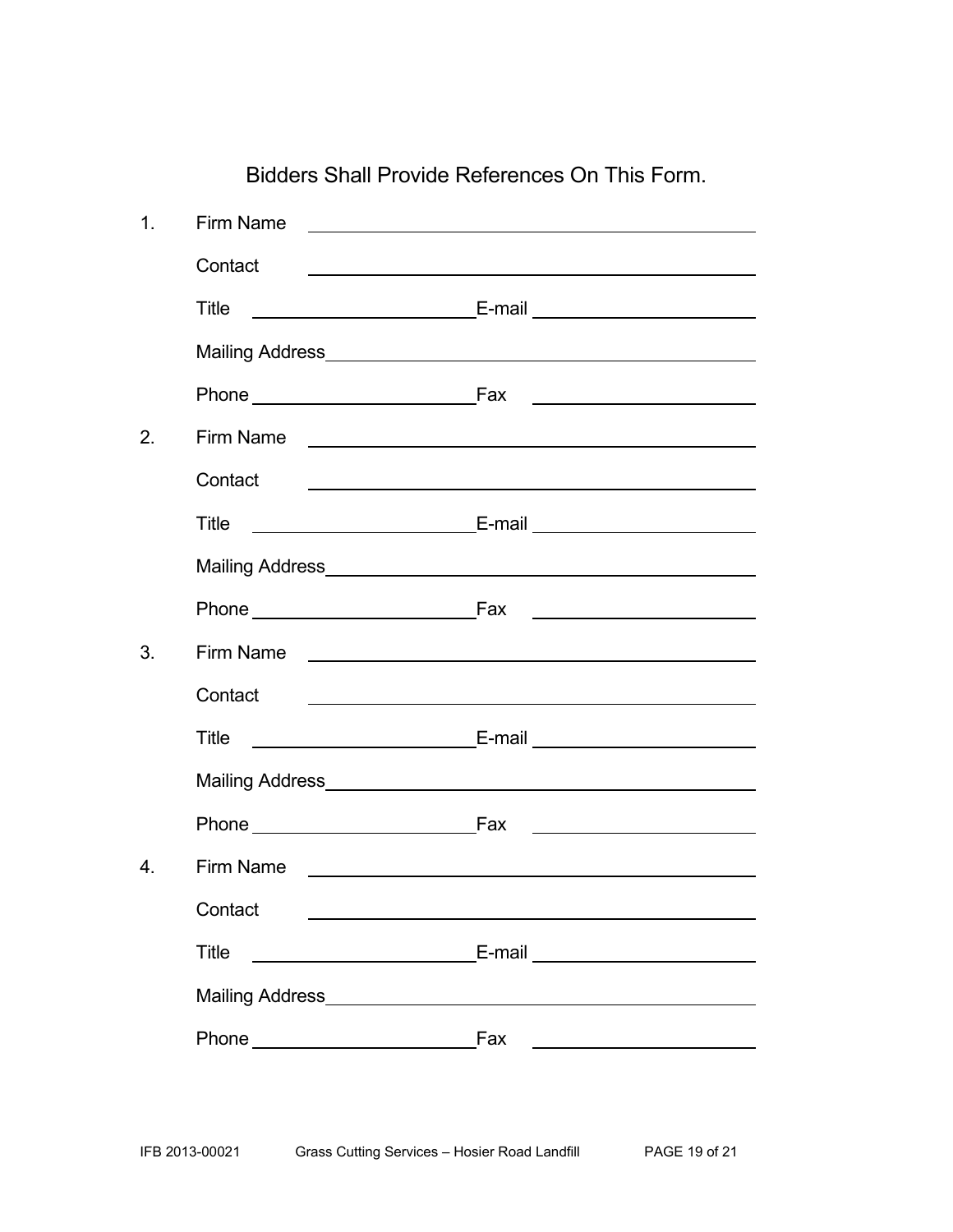# PROOF OF AUTHORITY TO TRANSACT BUSINESS IN VIRGINIA THIS FORM MUST BE SUBMITTED WITH YOUR PROPOSAL/BID, FAILURE TO INCLUDE THIS FORM MAY RESULT IN REJECTION OF YOUR PROPOSAL/BID

Pursuant to Virginia Code §2.2-4311.2 an Officer/Bidder organized or authorized to transact business in the Commonwealth pursuant to Title 13.1 or Title 50 of the Code of Virginia shall include in its proposal/bid the identification number issued to it by the State Corporation Commission ("SCC"). Any Offeror/Bidder that is not required to be authorized to transact business in the Commonwealth as a foreign business entity under Title 13.1 or Title 50 of the Code of Virginia or as otherwise required by law shall include in its proposal/bid a statement describing why the Offeror/Bidder is not required to be so authorized. Any Offeror/Bidder described herein that fails to provide the required information shall not receive an award unless a waiver of this requirement and the administrative policies and procedures establish to implement this section is granted by the City Manager, as applicable.

If this quote for goods or services is accepted by the City of Suffolk, Virginia the undersigned agrees that the requirements of the Code of Virginia Section §2.2-4311.2 have been met.

Please complete the following by checking the appropriate line that applies and providing the requested information.

A.\_\_\_\_\_\_ Offeror/Bidder is a Virginia business entity organized and authorized to transact business in Virginia by the SCC and such vendor's Identification Number issued to it by the SCC is \_\_\_\_\_\_\_\_\_\_\_\_\_\_\_\_\_\_\_\_\_\_\_\_\_\_\_\_\_\_\_\_.

B. **Combinder Offeror/Bidder is an out-of-state (foreign) business entity that is authorized to transact** business in Virginia by the SCC and such vendor's identification Number issued to it by the SCC is \_<br>C.

Offeror/Bidder does not have an Identification Number issued to it by the SCC such vendor is not required to be authorized to transact business in Virginia by the SCC for the following reason(s):

**Please attach additional sheets if you need to explain why such Offeror/Bidder is not required to be authorized to transact business in Virginia.** 

 $\overline{\phantom{a}}$  , and the contract of the contract of the contract of the contract of the contract of the contract of the contract of the contract of the contract of the contract of the contract of the contract of the contrac Legal Name of Company (as listed on W-9)

 $\overline{\phantom{a}}$  , and the contract of the contract of the contract of the contract of the contract of the contract of the contract of the contract of the contract of the contract of the contract of the contract of the contrac

\_\_\_\_\_\_\_\_\_\_\_\_\_\_\_\_\_\_\_\_\_\_\_\_\_\_\_\_\_\_\_\_\_\_\_\_\_\_\_\_\_\_

\_\_\_\_\_\_\_\_\_\_\_\_\_\_\_\_\_\_\_\_\_\_\_\_\_\_\_\_\_\_\_\_\_\_\_\_\_\_\_\_\_\_

\_\_\_\_\_\_\_\_\_\_\_\_\_\_\_\_\_\_\_\_\_\_\_\_\_\_\_\_\_\_\_\_\_\_\_\_\_\_\_\_\_\_

Legal Name of Offeror/Bidder

**Date** 

Authorized Signature

Print or Type Name and Title

# **RETURN THIS PAGE WITH COPIES OF DOCUMENTATION**